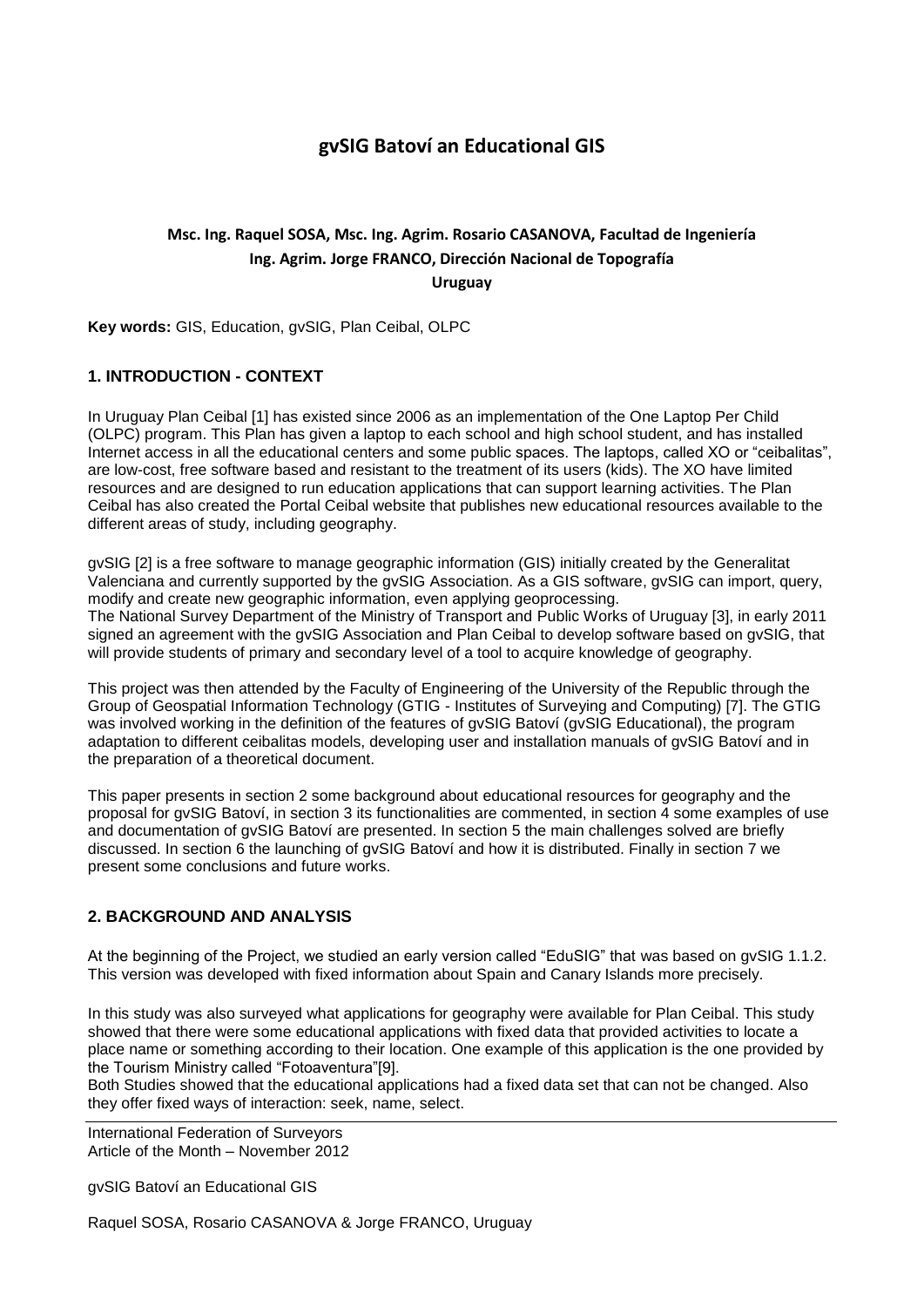Based on these Studies the main requirements for the new educational SIG were defined:

- Keep GIS functions m.
- Keep GIS tools m.
- Add a Thematic Map generator m.
- Add a functionality to load Thematic Maps m.
- To allow working with different data sets m.
- It will be developed based on gvSIG 2.0 m.

From the beginning it was taken into account the characteristics of the computers that will be used gvSIG Batoví: the "ceibalitas" or XO. These laptops are low cost and have limited resources. Initially were two models: the XO 1.0 (green) used at primary school level and the XO 1.5 (blue) used at the secondary level. These laptops have an operating system called Sugar [15] based on Linux. The next figure shows these two models.



**Figure 1**. "Ceibalitas" or XO laptops

At International level this new distribution of gvSIG will be known as gvSIG Educa [13], the name gvSIG Batoví is used for Plan Ceibal in Uruguay. In terms of functionality both distributions are the same, but the gvSIG Batoví is adapted for the machines of Plan Ceibal in Uruguay.

## **3. FUNCTIONALITIES**

gvSIG Batoví is an extension of gvSIG 2.0, so it has all the functionality of a GIS: import information, explore, modify and create derivative information. In particular, it has the gvSIG projects to work with several layers of information (in different coordinate systems), with the functions of symbology that already have gvSIG (you can define how is showed each layer, even classifying their data).

#### **3.1 Thematic Maps**

The new concept in gvSIG Batoví is the Thematic Maps. A Thematic Map is a set of layers logically related, that have a defined symbology and that can be exported as a package. In this way, a school teacher can define the thematic map that she needs and later export it to distribute it to their students. The students can load the thematic map defined by his teacher and will have the layer set with the symbology already defined.

International Federation of Surveyors Article of the Month – November 2012

gvSIG Batoví an Educational GIS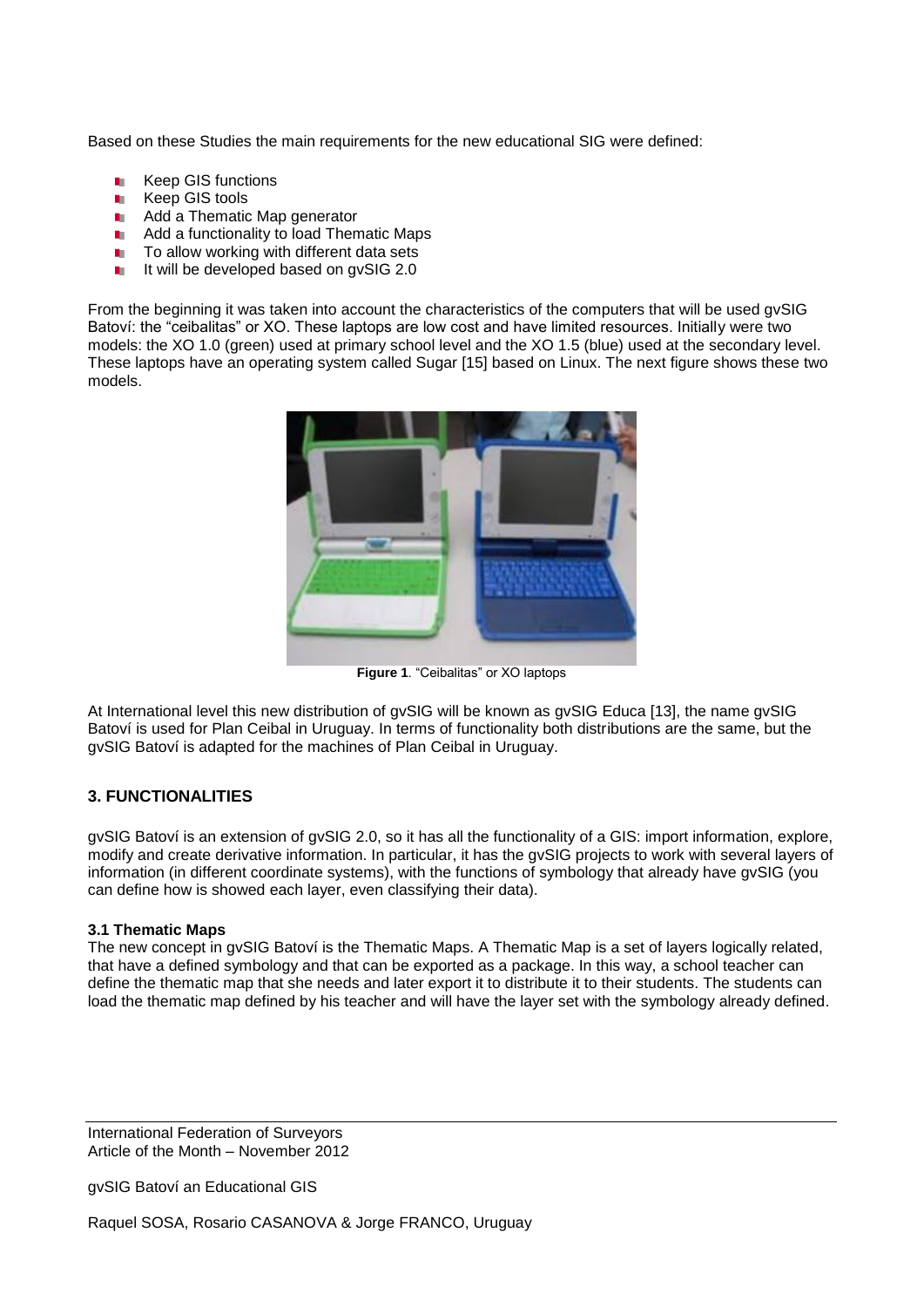

**Figure 2.** Thematic Maps

# **3.2 Thematic Map Viewer**

In adapting gvSIG to ceibalitas was noted that due to limited resources, not all types of ceibalitas could run gvSIG Batoví. Bacause of that, a simpler tool for the ceibalitas with less computing power was developed: the Map Viewer. This application can load Thematic Maps generated with gvSIG Batoví, and provides the student with the basic tools to explore maps. In this way the kids could load the Thematic Maps designed by their teacher in their ceibalitas and explore the information interactively.

The next figure shows the Map Viewer tools: the ones of navigation (pan, zoom, full extent) and the ones of data exploring (identify, measure distance, measure area).

International Federation of Surveyors Article of the Month – November 2012

gvSIG Batoví an Educational GIS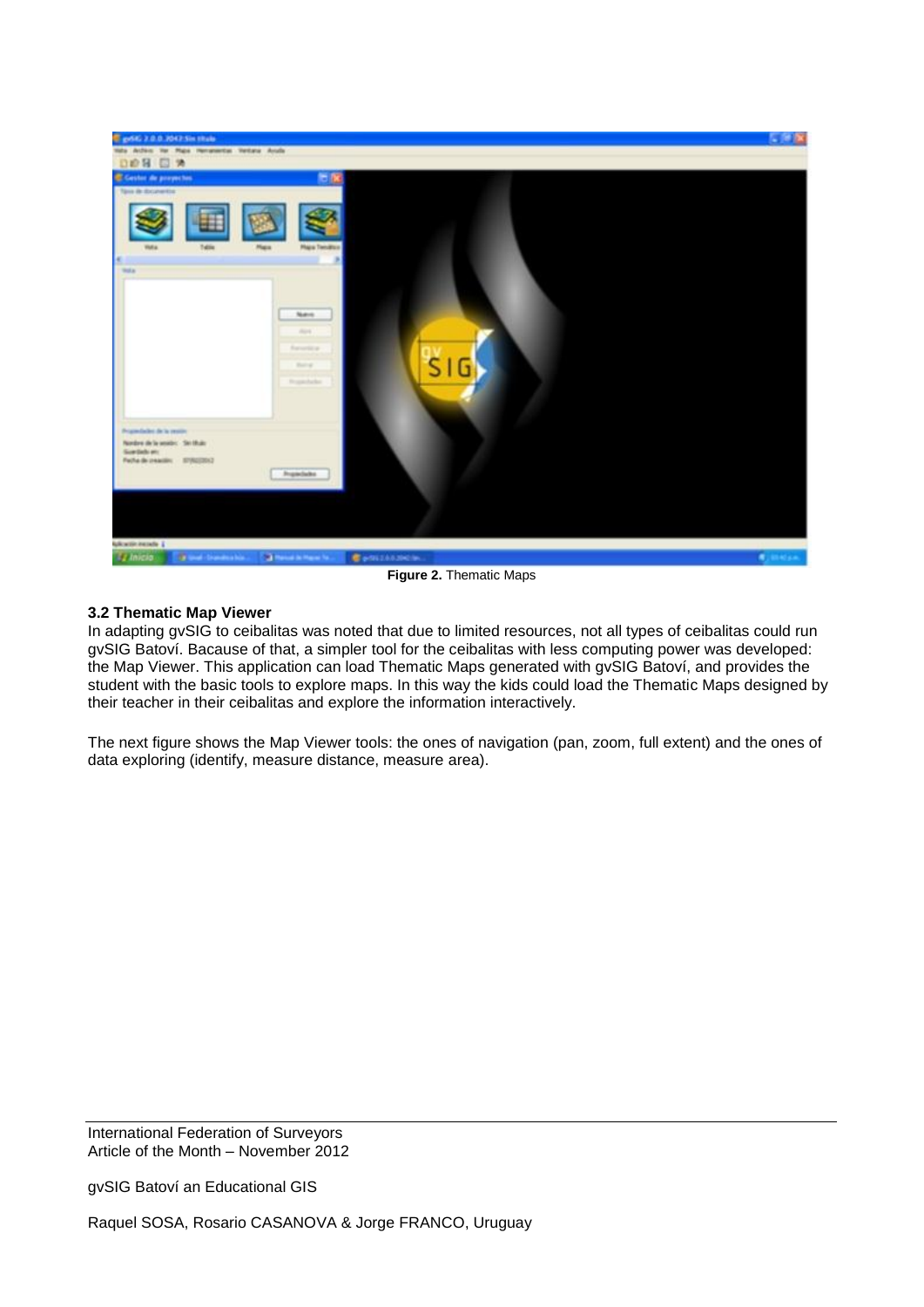

**Figure 3.** Thematic Map Viewer

It is notable that this application was developed to run on the ceibalitas on Sugar operating system [15] and adapted for display on the small screens of these machines.

This application has the basic tools for the exploration of geographic information in a interactive way and allows the students to load different thematic maps in order to study different things. In the next section different uses will be presented.

# **4. EKSAMPLES AND DOCUMENTATION**

During the development of gvSIG Batoví a geography teacher was part of the Project team, to advice about the educational use of the gvSIG Batoví. To generate examples of use of gvSIG Batoví, the curricula of geography at primary and secondary level were studied. Based on this, examples of use were generated that can be used in the study units already defined in the curricula.

The National Surveying Direction provided a set of official layers of Uruguay for the generation of examples of Thematic Maps that can be used in geography courses. This official layers were simplified to highlight the most relevant information. For example, in the layer of routes the main routes were prioritized, removing some rural roads.

Using the data provided by the Surveying Direction and considering the official curricula, five thematic maps were defined. These thematic maps can be used by the teachers or taken as examples for the generation of their own. The thematic maps defined are: Physical Map, Political Map, Transport and Communications Maps, Population Distribution Map and Land Use Map. The next figure shows four of these maps, as seen in gvSIG Batoví, with their legend at the left side.

International Federation of Surveyors Article of the Month – November 2012

gvSIG Batoví an Educational GIS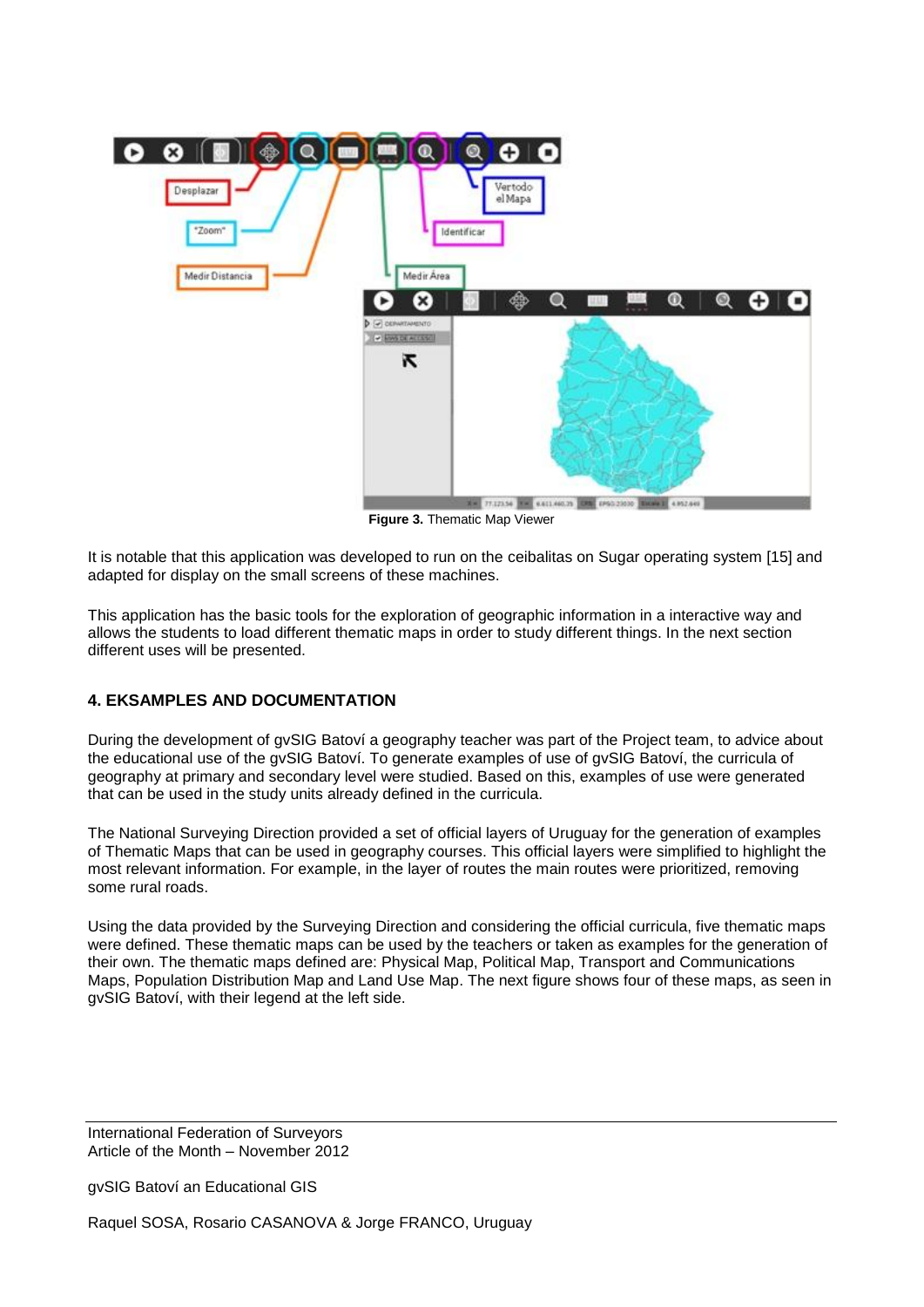

**Figure 4. Example Thematic Maps** 

To allow teachers to more easily approach gvSIG Batoví, a document was generated about SIG and with an introduction to cartography. This documentation is complementary to the installation and user manuals of gvSIG Batoví that are published along the application in Portal Ceibal [8].

# **5. MAIN CHALLENGES**

In this section we comment the main challenges faced during the development of gvSIG Batoví. As was earlier mentioned, the limitation of resources of the laptops was a big technical challenge, mainly to achieve a good level of usability. The project managed to generate a usable tool for the XO 1.0 (green ceibalita): the Map Viewer. It was also tested that gvSIG Batoví can be used in the XO 1.5 (blue ceibalita) without any problems.

At a technical level it was found that the operating system of the laptops, Sugar, does not include Java, which is the technology used to develop gvSIG and needed to use it. This problem was solved searching in the resources for Sugar. An activity Java [10] was developed by volunteers of Ceibal Jam [11].

During the time that gvSIG Batoví was developed, Plan Ceibal has acquired new laptop models that have more resources and include dual boot: Ubuntu and Linux. gvSIG Batoví was tested in all the laptops models in use at Plan Ceibal and was adjusted to the display size.

Another important point when generating the examples of the thematic maps; the data used has national coverage and is a large data set. To solve this problem, the data set was simplified to assure that can be loaded in the laptops and that are still useful as a educational resource.

Finally, we want to highlight the opportunity to the inter-agency cooperation, due to this project the following different institutions worked together : DNT, gvSIG Association, Plan Ceibal and Faculty of Engineering. Several coordination meetings were needed, in which the ideas were discussed and interchanged. Also, the participants of the different organizations have very different background and formation, so the work was truly interdisciplinary.

The team included Geographic Information experts, a geography teacher, surveyors, and informatics, among

International Federation of Surveyors Article of the Month – November 2012

gvSIG Batoví an Educational GIS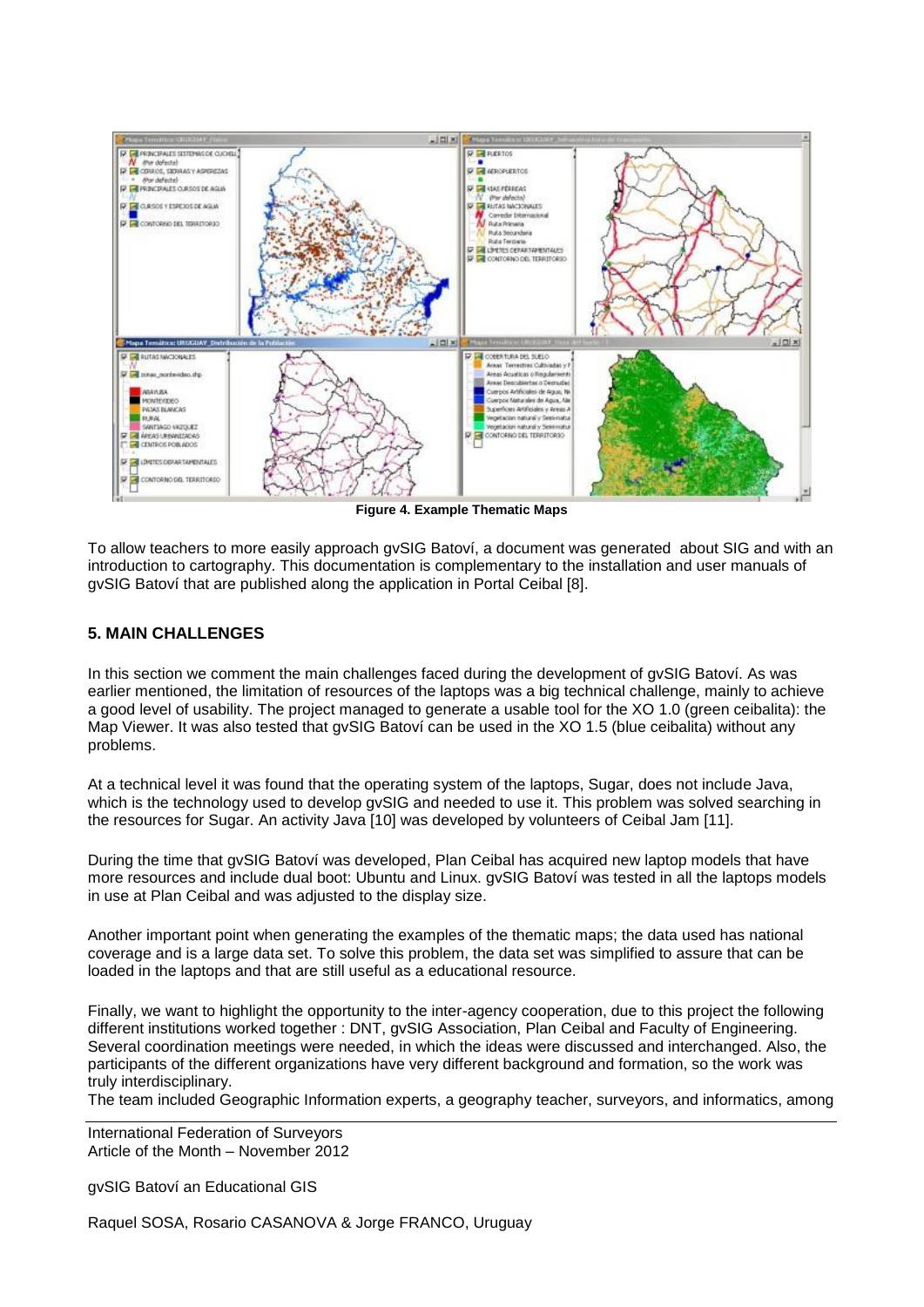others. This way of working is rewarding for each member of the team and allows us to generate products evaluated from different points of view.

#### **6. LAUNCHING AND COMMUNITIES**

gvSIG Batoví was presented in the Ministerio de Transporte in august of 2012 and was after that realized in the first training workshop about its use to teachers. The workshop was attended by geography inspectors of secondary level and Ceibal referents in geography, and young teachers motivated for the use of new technologies. gvSIG Batoví was later presented at the 4tas Jornadas Latinoamericanas y del Caribe de gvSIG, including also a workshop of use [12]. In October, gvSIG Batoví was presented as a poster in "Ingeniería DeMuestra" [13], the annual exhibition of projects realized at the Engineering Faculty of the University of the Republic and that this year was visited by over 3000 people.

With this activities gvSIG Batoví is given to the community as free software for use and development, guided by the spirit of gvSIG. Plan Ceibal has provided its infrastructure to dowload gvSIG Batoví from the Portal Ceibal. It is available with the different installers (for the different models of ceibalitas and for Linux and Windows), the documentation and the examples of Thematic Maps [8].

Also, it is available in the gvSIG website as the gvSIG Educa [14] extension. In this website it can be accessed by all the gvSIG community and at the same time participate in it future development. It also has a mailing list for communication of the members of the community, both developers and users, since the list is public and open[15].

## **7. CONCLUSION AND FUTURE WORK**

gvSIG Batoví is an educational GIS specially adapted for Plan Ceibal. In this work was presented the development context, its functionalities and the examples of thematic map that were generated along its documentation. Also, the potential use and some of the outreach activities that have been conducted were discussed.

This tool is one step in the way of transforming the teaching by the use of the news technologies. In this case the school students can interactively explore a map, having new tolos instead of the classic paper map. The students at advanced levels have the same tools to explore the information and can also generate their own thematic maps, as the teachers do. Now there is a new tool that allows introducing digital cartography and geographic information notions at earlier stages of the education.

Finally something to note is that gvSIG Batoví can of course be used to study geography, but can also be used to study other disciplines that can be linked to the territory. An example of this is that different public institutions have layers of information related to environment, human development, ecosystems, protected areas, historical places, etc. This allows that gvSIG Batoví could be used for the study of biology, history and other areas related to territory.

Some future works include generating Thematic Maps for other subjects as biology or history. The biggest challenge in this line of work is gathering information and georreferencing it to generate thematic maps.

Another line of work proposed to the community of gvSIG Batoví is generating thematic maps as the examples, to other geographic areas in the world, for example, the Political Maps of Latin America. It is expected that the involvement of the Plan Ceibal community and the international gvSIG community will help to spread gvSIG Batoví. Also, as with other free software, the communities will help to further advances in the gvSIG Batoví development.

International Federation of Surveyors Article of the Month – November 2012

gvSIG Batoví an Educational GIS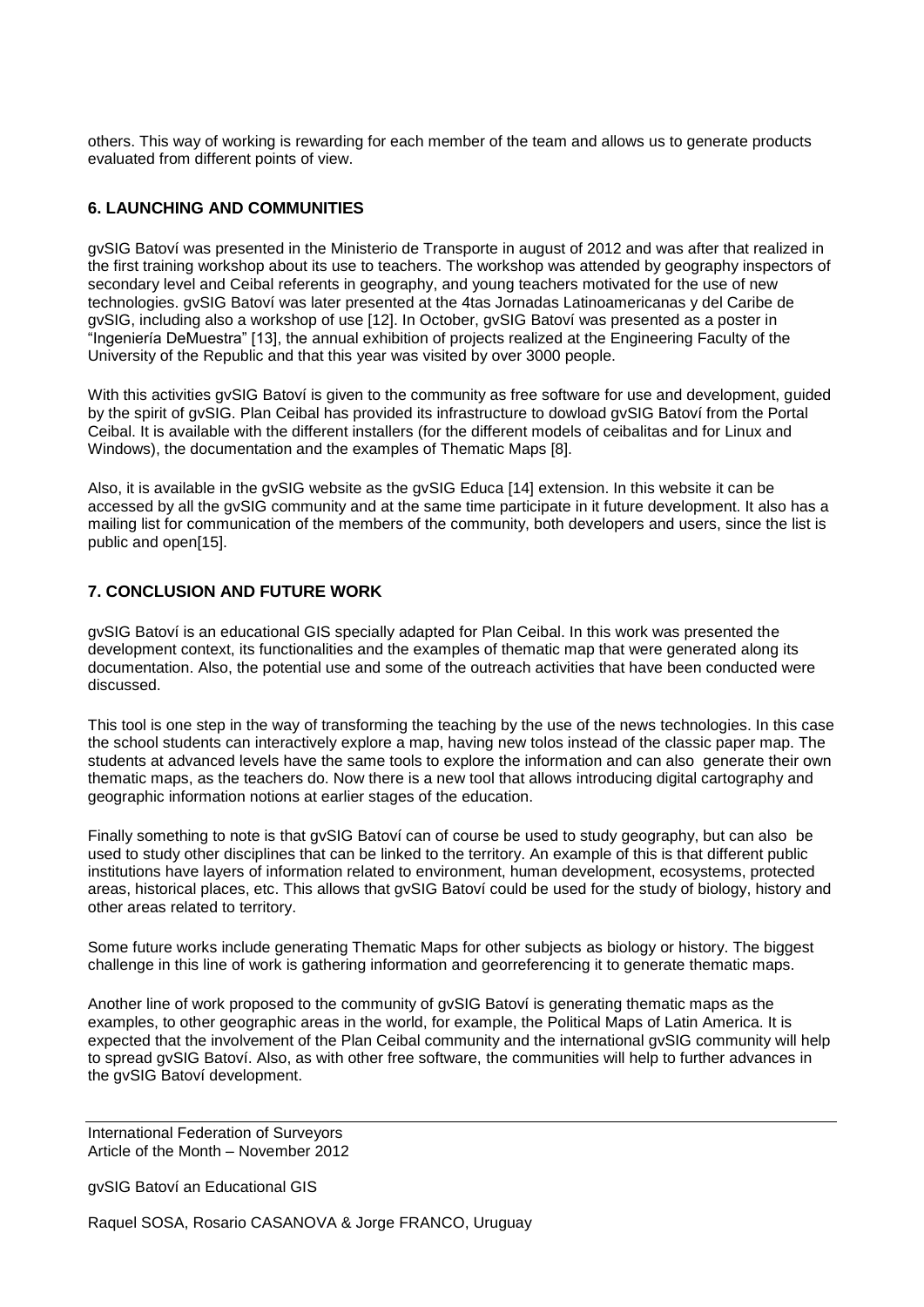# **8. REFERENCES**

- 1. Plan Ceibal <http://www.ceibal.org.uy/> [visited october 2012]
- 2. One Laptop Per Child <http://one.laptop.org/> [visited october 2012]
- 3. gvSIG <http://www.gvsig.org/web/> [visited october 2012]
- 4. SIG <http://www.ign.es/ign/layoutIn/actividadesSistemaInfoGeografica.do> [visited october 2012]
- 5. DNT MTOP <http://www.dntopografia.gub.uy/> [visited october 2012]
- 6. Asociación gvSIG <http://www.gvsig.com/asociacion> [visited october 2012]
- 7. GTIG <http://www.fing.edu.uy/ia/grupos/gtig/> [visited october 2012]
- 8. gvSIG Batoví en Portal Ceibal [http://www.ceibal.edu.uy/Articulos/Paginas/GVSIGBatov\\_.aspx](http://www.ceibal.edu.uy/Articulos/Paginas/GVSIGBatov_.aspx) [visited october 2012]
- 9. Fotoaventura <http://xo-portal.blogspot.com/2011/08/descargar-fotoaventura-para-xo-ceibal.html> [visited october 2012]
- 10. Actividad Java <http://activities.sugarlabs.org/en-US/sugar/addon/4285> [visited october 2012]
- 11. Ceibal Jam <http://ceibaljam.org/> [visited october 2012]
- 12. 4tas Jornadas LAC de gvSIG <http://www.gvsig.org/web/community/events/jornadas-lac/2012> [visited october 2012]
- 13. Ingeniería deMuestra <http://www.fing.edu.uy/ingenieriademuestra> [visited october 2012]
- 14. sitio gvSIG Educa <http://www.gvsig.org/web/home/projects/gvsig-educa> [visited october 2012]
- 15. Lista gvSIG Batoví http://lists.osgeo.org/cgi-bin/mailman/listinfo/gvsig-batovi [visited october 2012]
- 16. Sugar <http://www.sugarlabs.org/> [visited october 2012]

## **Biographical Notes**

Ing. Agrim. **Jorge Franco** – Ingeniero Agrimensor egresado de la Universidad de la República. Director Nacional de Topografía – Ministerio de Transportes y Obras Públicas. Docente grado 2 del Departamento de Agrimensura Legal del Instituto de Agrimensura, Facultad de Ingeniería, Universidad de la República.

MSc. Ing. Agrim. **Rosario Casanova** – Ingeniera Agrimensora y Magíster en Ordenamiento Territorial y Desarrollo Urbano de la Universidad de la República.

Docente del Instituto de Agrimensura desde el año 1994. Profesora Adjunta desde el año 2005. Jefa del Deparamento de Geomática del Instituto de Agrimensura desde junio de 2012. Integrante del Grupo en Tecnologías de la Información Geoespacial desde el 2008.

MSc. Ing. **Raquel Sosa** - Ingeniera en Computación y Magíster en Informática de la Universidad de la República.

Tesis de Maestría "Servicios Geográficos en Plataformas de Gobierno Electrónico". Docente del Instituto de Computación desde el año 2005. Profesora Adjunta desde abril del 2012. Integrante del Grupo en Tecnologías de la Información Geoespacial desde el 2008. Integrante del Laboratorio de INtegración de Sistemas desde el año 2005. Sitio: [www.fing.edu.uy/~raquels](http://www.fing.edu.uy/~raquels)

## **CONTACTS**

Ing. Agrim. Jorge Franco Dirección Nacional de Topografía Ministerio de Transporte y Obras Públicas. Montevideo URUGUAY Email: [jfranco@dntopografia.gub.uy](mailto:jfranco@dntopografia.gub.uy)

International Federation of Surveyors Article of the Month – November 2012

gvSIG Batoví an Educational GIS